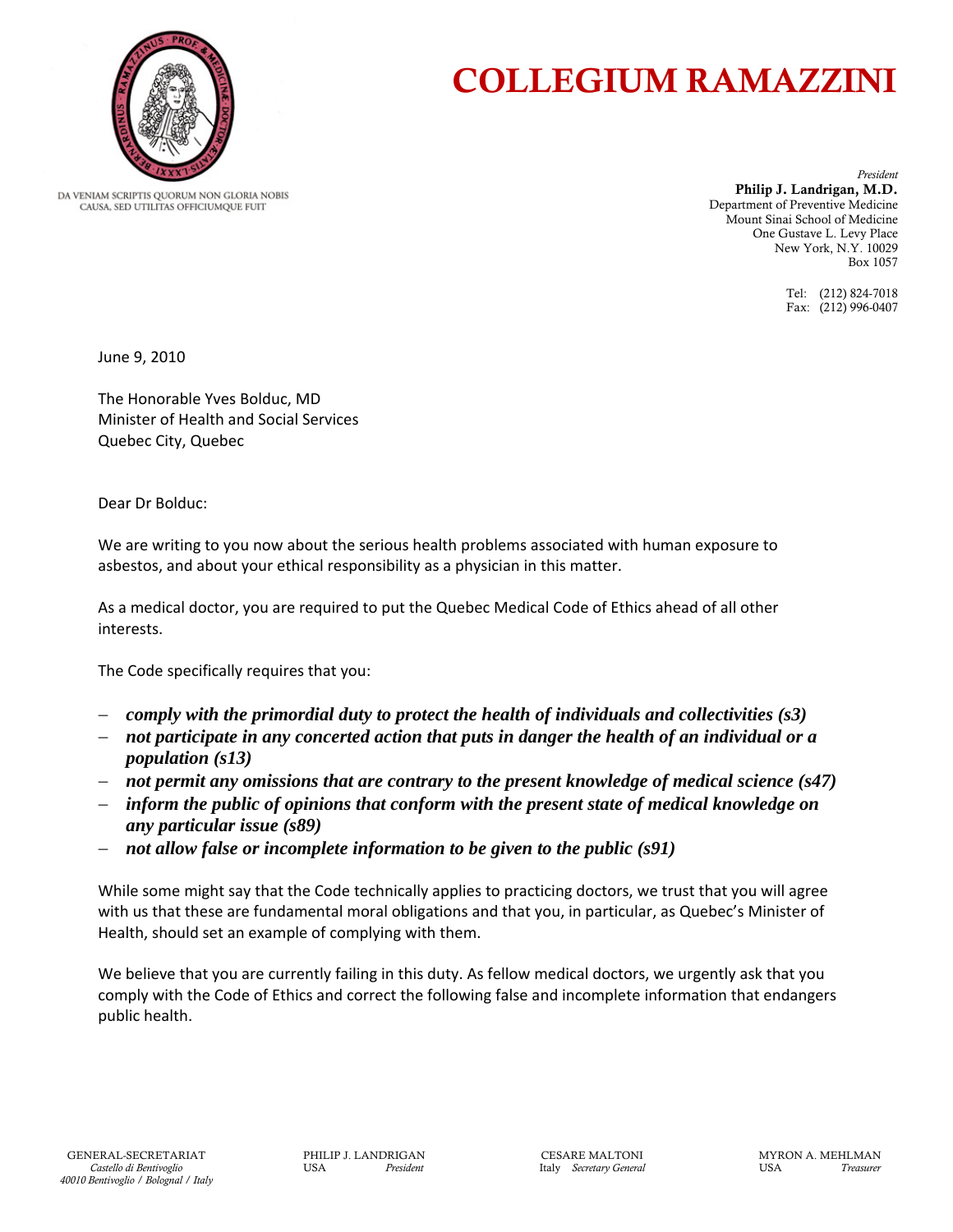1) On May 20, 2010, your fellow Minister, Serge Simard, at a parliamentary commission hearing, rejected a request from Quebec medical doctors, who asked that Quebec stop promoting and exporting asbestos to developing countries. Minister Simard expressed doubt as to whether chrysotile asbestos causes lung cancer. He claimed that scientific authorities are divided as to whether chrysotile asbestos can be safely used. $1$ 

2) A publicity brochure, funded by your government and bearing the official emblem of Quebec, states that scientific authorities agree that exposure to 1 fibre of chrysotile asbestos per cubic centimetre of air poses no risk to health, that "safe" use of asbestos is easily achieved and that scientific studies show a 99.8% success rate in achieving safe use of asbestos in India, Thailand, Kazakhstan, Zimbabwe and other countries. $2$  Evidence from independent experts in those countries shows this assertion to be completely untrue<sup>[3](#page-1-2)</sup>.

3) A letter of April 20, 2010 sent on behalf of Premier Charest to the Mayor of Sarnia, where many are dying from asbestos-caused diseases, states that scientific studies "show that chrysotile has been and continues to be used without any detectable risk." <sup>[4](#page-1-3)</sup>

Minister Bolduc, as a medical doctor, you know that the above is false information. The science is indisputable that chrysotile asbestos (which represents the totality of the world asbestos trade) causes lung cancer. In 2009, the world's leading authority, the International Agency for Research on Cancer, reconfirmed that chrysotile asbestos causes lung cancer, laryngeal cancer, ovarian cancer and mesothelioma.

As a medical doctor, you are also well aware that, far from being divided, present medical knowledge, from the World Health Organisation (WHO), the Canadian Medical Association and every reputable scientific organisation, is that chrysotile asbestos causes serious harm to health, that there is no safe exposure level, that it goes on killing for generations and that it should not be used. For these reasons, over fifty countries have outright banned its further use.

It is well established by independent science that exposure to 1 f/cc of chrysotile asbestos will cause unnecessary deaths. This is a level of exposure ten times higher than that permitted by any industrialized country or by any other province of Canada. As stated in a recent scientific report by the Collegium Ramazzini, "numerous epidemiologic studies, case reports, controlled animal experiments, and toxicological studies show clearly and consistently that chrysotile is highly dangerous and that it is fully capable of causing cancer. Workers exposed to chrysotile fiber alone have excessive risks of lung cancer and excessive deaths from mesothelioma."<sup>[5](#page-1-4)</sup>

With regard to the claim that asbestos can and is being safely used in developing countries, your own government studies show a 100% failure rate to achieve this in Quebec.<sup>[6](#page-1-5)</sup> The CSN

<span id="page-1-2"></span> $\frac{3}{3}$  Health Hazards Due to Asbestos Exposure in India, Dr Qamar Rahman; *India's Asbestos Time Bomb, [http://www.ibasecretariat.org/india\\_asb\\_time\\_bomb.pdf](http://www.ibasecretariat.org/india_asb_time_bomb.pdf)*; Tackling the Hazardous Aftermath of Asia's Asbestos Consumption, *Asian Asbestos Conference 2009*

<sup>|&</sup>lt;br>1 <http://www.assnat.qc.ca/fr/video-audio/AudioVideo-22365.html>

<span id="page-1-1"></span><span id="page-1-0"></span><sup>&</sup>lt;sup>2</sup> Chrysotile Institute, *Safety in the Use of Chrysotile, Requirements and Achievements,*<br>http://www.chrysotile.com/data/Safety\_use\_Chryso-A\_VF.pdf

<span id="page-1-3"></span><sup>&</sup>lt;sup>4</sup> Letter of April 20, 2010 from Jean-S Lebel, Deputy Associate Minister Mines, on behalf of Premier Charest, to Mayor Mike Bradley

<span id="page-1-4"></span><sup>5</sup> Asbestos is Still With Us : Repeat Call for a Universal Ban, Collegium Ramazzini, Journal of Occupational and Environmental Medecine, May 2010<br><sup>6</sup> Gouvernement du Québec, *Projet Provincial – Amiante, 31 déc. 2007,* 

<span id="page-1-5"></span><http://www.santepub-mtl.qc.ca/Publication/pdftravail/projetamiante.pdf>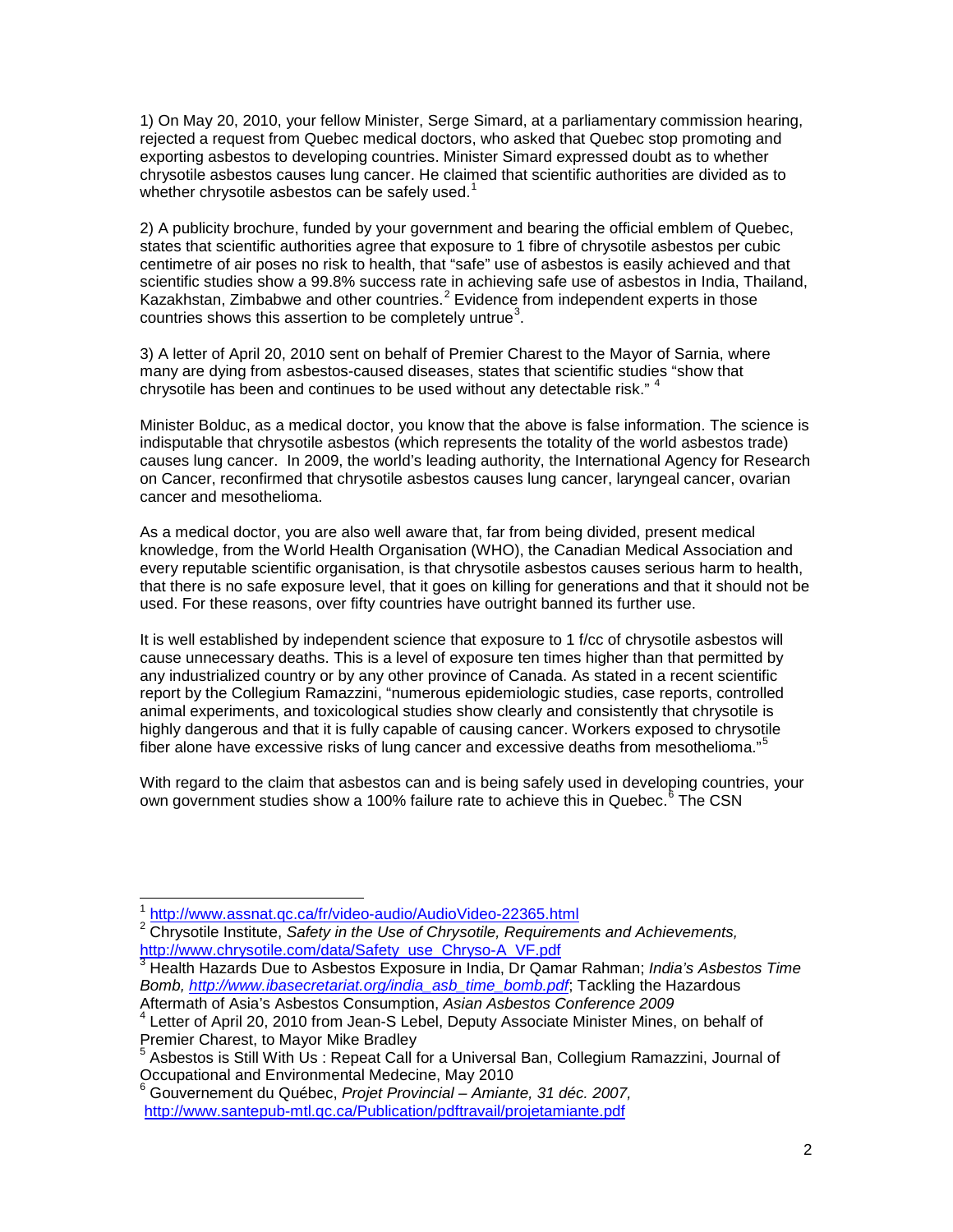(Confédération des syndicats nationaux) recently voiced bitter complaints about this failure, which endangers its members doing construction work.<sup>[7](#page-2-0)</sup>

It is totally absurd and dishonest to claim that developing countries have achieved 99.8% safe use of asbestos, when Quebec, with all its resources, technological expertise and regulations, has failed 100%. Furthermore, evidence is readily available showing workers in India bathed in clouds of Quebec asbestos<sup>[8](#page-2-1)</sup> and children playing amongst broken, dusty asbestos-cement debris<sup>[9](#page-2-2)</sup>.

The WHO has pointed out that safe use chrysotile asbestos is simply impossible: The WHO states: "The most efficient way to eliminate asbestos-related diseases is to stop using all types of asbestos. Continued use of chrysotile asbestos cement in the construction industry is a particular concern, because the workforce is large, it is difficult to control exposure and in-place materials have the potential to deteriorate and pose a risk to those carrying out alterations, maintenance and demolition."<sup>[10](#page-2-3)</sup>

As a medical doctor, you are required by the Quebec Medical Code of Ethics to correct the above misinformation being disseminated to the public by your government with your collaboration, which is causing, as an editorial in the Canadian Journal of Public Health has stated, the "exporting (of) death, made in Quebec."<sup>[11](#page-2-4)</sup>

It is particularly incumbent on you to do this since, on the basis of this misinformation, your government plans to give a \$58 million loan guarantee to open up new asbestos mine to increase Quebec's export of asbestos to the developing world for years to come.

The irresponsible misinformation that is funded and endorsed by your government is one of the most serious obstacles the world health community faces in endeavouring to implement the WHO campaign to stop asbestos use so as to stop the growing world epidemic of asbestos-related disease.

In addition, we call on you to defend the scientific work carried out by your own expert health authority, the National Public Health Institute of Quebec (INSPQ). The research carried out by the INSPQ has repeatedly documented the harm caused by chrysotile asbestos and the failure of Quebec to achieve so-called safe use. The INSPQ has recommended against your government's asbestos policy. However, instead of heeding your own health experts, you have allowed them to be publicly vilified and threatened by asbestos interests.

We believe that you have a duty to comply with the Quebec Medical Code of Ethics, as well as to defend your own health experts. We understand that, as Premier Charest has stated, asbestos is a political issue in Quebec. As a medical doctor, however, you have a duty that surpasses political interests: the duty to protect public health.

We hope you will give this letter the serious attention it deserves and we trust that you will give us a positive response.

<span id="page-2-0"></span> <sup>7</sup> *L'amiante, première cause de décès au travail,* Le Soleil, October 24, 2009 [http://www.cyberpresse.ca/le-soleil/affaires/actualite-economique/200910/23/01-914577-](http://www.cyberpresse.ca/le-soleil/affaires/actualite-economique/200910/23/01-914577-lamiante-premiere-cause-de-deces-au-travail.php)<br>lamiante-premiere-cause-de-deces-au-travail.php  $\frac{8}{6}$  Canada's Ugly Secret, CBC, The National,

<span id="page-2-2"></span><span id="page-2-1"></span>[http://www.cbc.ca/video/#/News/TV\\_Shows/The\\_National/Health/ID=1304445584](http://www.cbc.ca/video/#/News/TV_Shows/The_National/Health/ID=1304445584) <sup>9</sup> Views From the Asbestos Front Line, P. Madhavan, *India's Asbestos Time Bomb, http://www.ibasecretariat.org/india\_asb\_time\_bomb.pdf*

<span id="page-2-3"></span><sup>10</sup> World Health Organization, *Elimination of Asbestos-Related Diseases,* September 2006 [http://whqlibdoc.who.int/hq/2006/WHO\\_SDE\\_OEH\\_06.03\\_eng.pdf](http://whqlibdoc.who.int/hq/2006/WHO_SDE_OEH_06.03_eng.pdf)

<span id="page-2-4"></span><sup>11</sup> *Exporting Death Made In Québec,* Dr Gilles Paradis, Canadian Journal of Public Health, Vol 101, No 2, 2010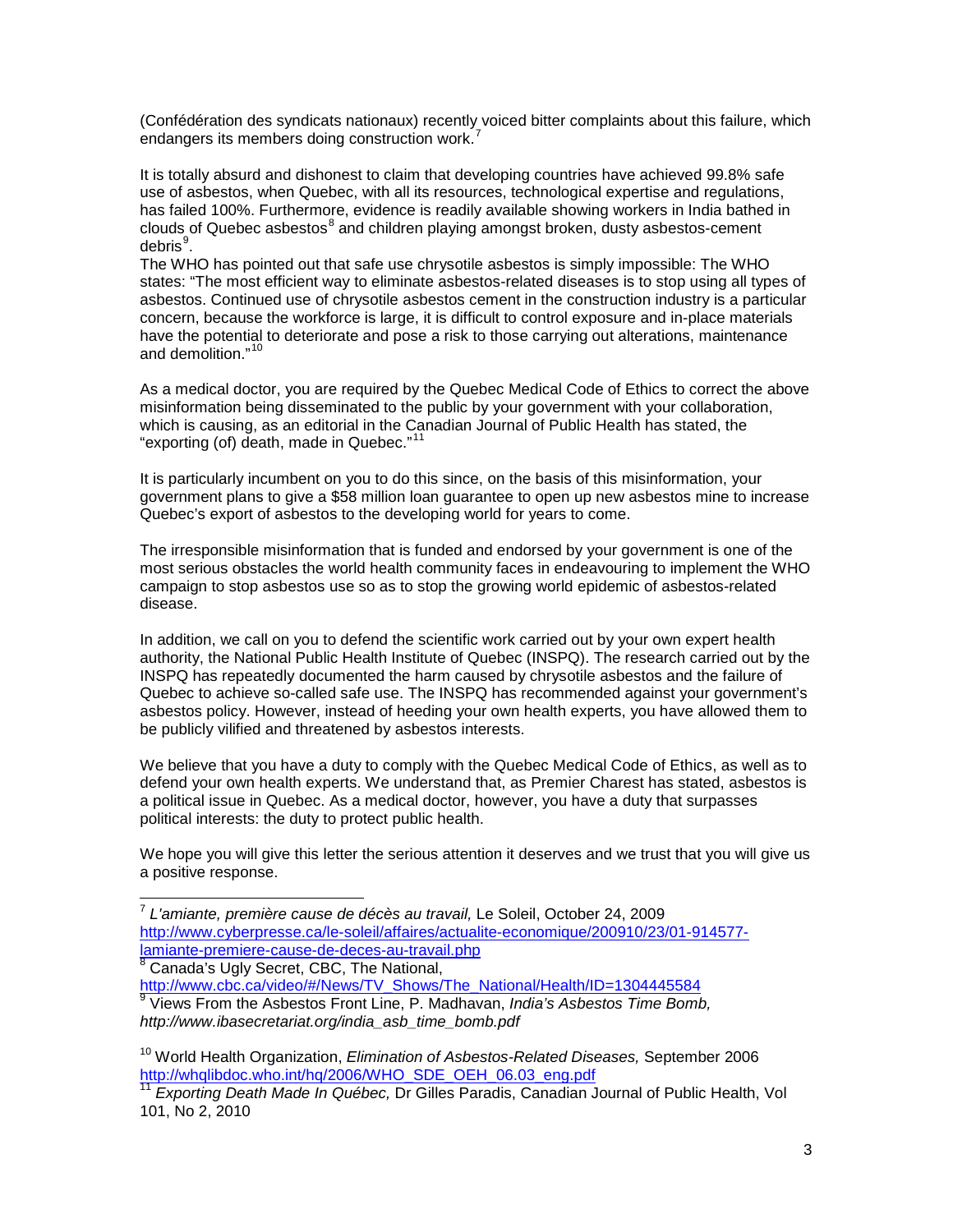Respectfully,

Command

Philip J. Landrigan, MD, MSc, Ethel H. Wise Professor and Chairman, Department of Preventive Medicine, Professor of Paediatrics; Director, Children's Environmental Health Center; Dean for Global Health, Mount Sinai School of Medicine, New York, US

Dr Tushar Kant Joshi, MBBS, MS, MSc, DLSHTM, Occupational Health (UK), Cer OEM (UCSF), FFOM (RCP); Director, Occupational and Environmental Medicine Programme, Centre for Occupational and Environmental Health, New Delhi, India

## **ON BEHALF OF:**

DR DAVID EGILMAN, MD, MPH, Clinical Associate Professor, Department of Family Medicine, Brown University, US

DR DAVID OZONOFF, MD, MPH, Professor of Environmental Health, Boston University School of Public Health, US

DR TIM K. TAKARO, MD, MPH, MS, Associate Professor, Associate Dean for Research Faculty of Health Sciences, Simon Fraser University, Burnaby, Canada

DR LEW PEPPER, MD, MPH, Asst Professor, Boston University School of Public Health, Boston, US

DR HELENO RODRIGUES CORRÊA-FILHO, Public Health Physician, professor of epidemiology, Sao Paulo State University at Campinas, Faculty of Medical Sciences, Department of Social and Preventive Medicine, Brazil

DR J. MYERS, BSc MBChB DTM&H MD MFOM FCPHM(Occupational Medicine)(SA), Director, Centre for Occupational and Environmental Health Research School of Public Health, University of Cape Town, Cape Town, SOUTH AFRICA

DR JOSEPH LADOU, MD, Division of Occupational and Environmental Medicine, University of California School of Medicine, San Francisco, US

DR ELAINE B. PANITZ, MD MPH, Sheffield, MA, US

DR ELIHU D RICHTER MD MPH, Associate Professor (Occupational and Environmental Medicine), Hebrew University-Hadassah School of Public Health and Community Medicine, Jerusalem, Israel

DR STEPHEN M. LEVIN, MD, Associate Professor, Dept. Of Preventive Medicine, Mount Sinai School of Medicine, New York, US

DR T. JAYABALAN, MBBS, MSc (OSHM), Member of the Malaysian Academy of Occupational and Environmental Medicine, Malaysia

DR BRAD BLACK, MD, Medical Director, Center for Asbestos Related Disease, Libby, US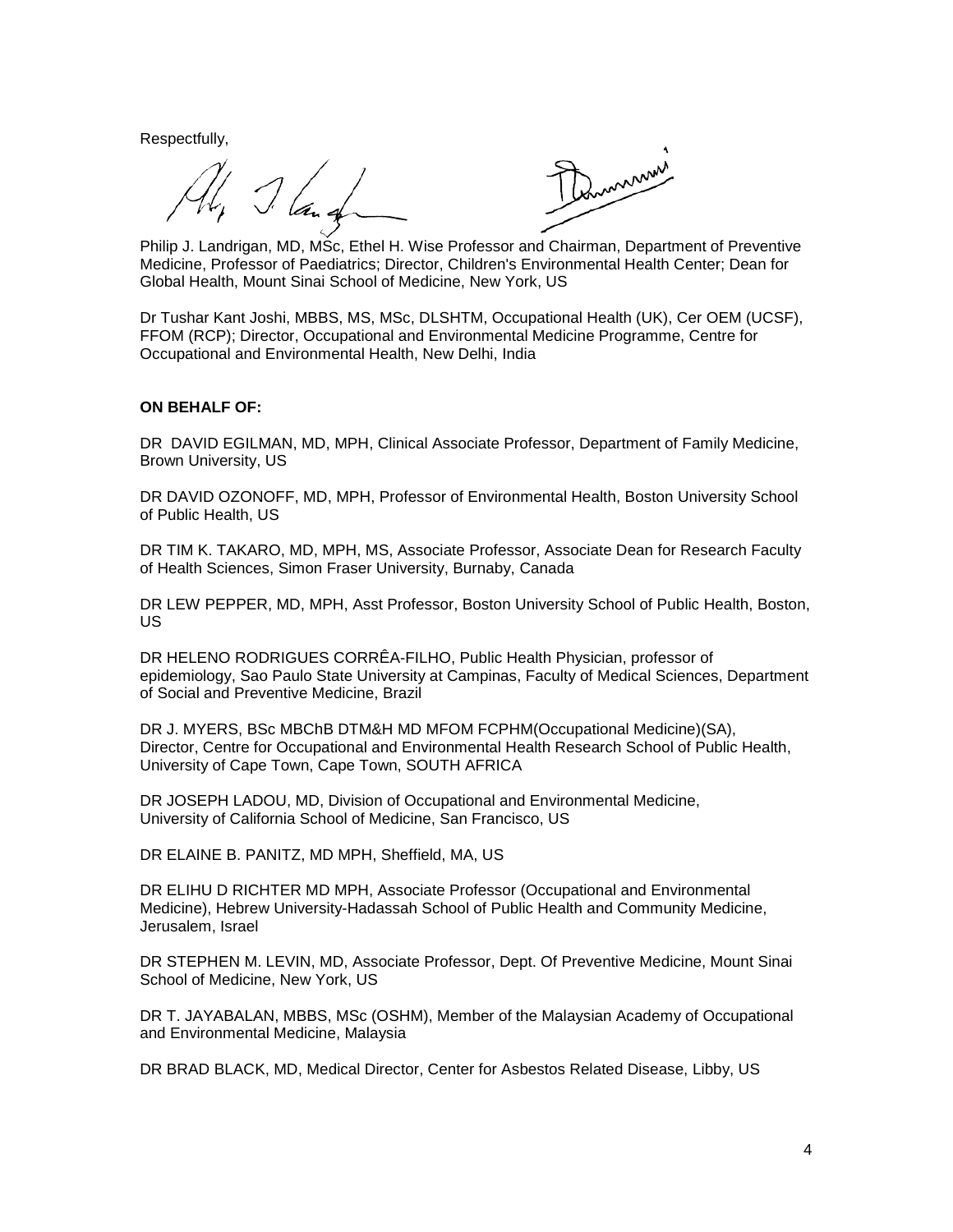DR HELEN CLAYSON, MB BS, FRCP, FRCGP, MD. Medical Director, St Mary's Hospice, Ulverston, UK

DR PROF.FERNANDO MARTINS CARVALHO, MD, PhD, Department of Social and Preventive Medicine, Federal University of Bahia, Brazil

DR RAMIN MEHRDAD MD, MPH, Associate Professor of Occupational Medicine, Tehran University of Medical Sciences, Tehran, Iran

DR ARTHUR L. FRANK MD, PhD, Professor of Public Health, Philadelphia, US

DR MURLIDHAR V, MS (General Surgery), Bombay; former Professor of General Surgery, University of Bombay and University of the West Indies, Baghdad, Iraq

DR HEMANTHA D WICKRAMATILLAKE, MBBS (Ceylon), PhD Occupational Health (Adelaide), MSc (Occupational Medicine), FIOSH (UK); Visiting Professor, Drexel University, PA, US; Director General, NIOSH, Ministry of Labour Relations, Sri Lanka

DR BRUCE WS ROBINSON, MBBS MD FRACP FRCP DTM&H FCCP, Professor of Medicine, School of Medicine and Pharmacology; Consultant Respiratory Physician, Dept of Respiratory Medicine, SCGH; Director, National Centre for Asbestos Related Diseases; Chairman, State Health Research Advisory Committee, Australia

DR MARCEL GOLDBERG, MD, PhD, Professor of Public Health, Université Versailles Saint Quentin; researcher, Institut National de la Santé et de la Recherche Médicale, France

DR MORRIS GREENBERG, MB FRCP (Lond); FFOM; Ex-Senior Employment Medical Advisor (HSE), London, UK.

DR LAURA S WELCH MD, Medical Director, CPWR - The Center for Construction Research and Training, Silver Spring, US

DR OLAF HAGEMEYER, DR.MED., Occupational and environmental medicine, Essen, Germany

Dr GUADALUPE AGUILAR MADRID, MD, MSC, PHD, Unidad de Investigación en salud en el trabajo, IMSS, Mexico City, Mexico

DR WARREN BELL, BA, MD, CM, CCFP, FCFP, Past Founding President, CAPE - Canadian Association of Physicians for the Environment; Rural Preceptor, University of British Columbia, Canada

DR DOMYUNG PAEK, MD, MSc, ScD, Dean, School of Public Health, Seoul National University; Professor, Occupational and Environmental Medicine, School of Public Health, Seoul National University, Seoul, South Korea

DR MORANDO SOFFRITTI, Scientific Director, Ramazzini Institute; Secretary General of the Collegium Ramazzini, Italy

DR ANDERS ENGLUND, MD, former Executive Director, International Union against Cancer; Medical Director, Swedish Construction Industry´s Health and Safety Organisation; former Senior Medical Advisor to Swedish Authority for Safety and health at Work, Sweden

DR ROLAND WONG MSc, MD, FRCPC, Occupational and Community Medicine Physician, Occupational Health Clinic for Ontario Workers, Toronto, Canada